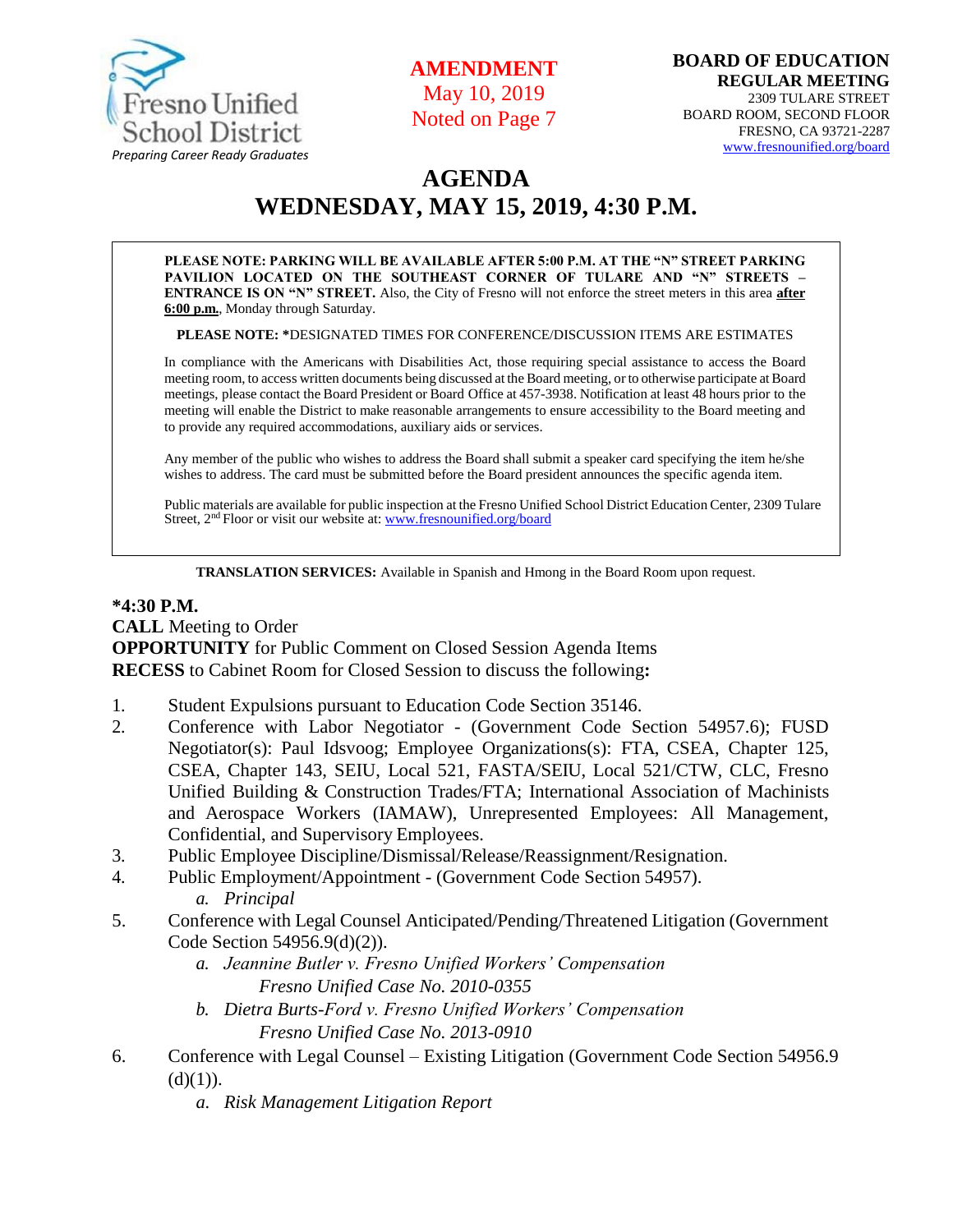## **7:00 P.M., RECONVENE** and report action taken during Closed Session, if any.

## **PLEDGE OF ALLEGIANCE**

Maria de los Angeles Hernandez, a parent from Wilson Elementary School will lead the flag salute.

### **HEAR Reports from Student Board Representatives**

An opportunity is provided to hear comments/reports from Student Board Representatives from Bullard High School. Contact person: Kim Mecum, telephone 457-3731.

### **RECOGNIZE Student Board Representatives for the 2018/19 School Year**

The Board of Education and Superintendent wish to recognize Student Board Members Malak Sarama, Sunnyside High School, and Eduardo Casarubias, Duncan Polytechnical High School, for serving on the Board during the 2018/19 school year. Contact person: Kim Mecum, telephone 457-3731.

#### **RECOGNIZE Middle and High School Academic Pentathlon/Decathlon Competition Champions for the 2018/19 School Year**

The following Fresno Unified academic teams are to be recognized for the 2018/19 school year:

- Baird Academic Pentathlon Team Fresno Unified Champions– Coach Willow Reed
- Edison Academic Decathlon Team Valley Champions Coach Gary Mrkaich

Contact person: Kim Mecum, telephone 457-3731.

### **HEAR Report from Superintendent**

### **OPPORTUNITY for Public Comment on Consent Agenda Items**

**ALL CONSENT AGENDA** items are considered to be routine by the Board of Education and will be enacted by one motion. There will be no separate discussion of items unless a Board member so requests, in which event, the item(s) will be considered following approval of the Consent Agenda.

### **A. CONSENT AGENDA**

### **A-1, APPROVE Personnel List**

Included in the Board binders is the Personnel List, Appendix A, as submitted. The Superintendent recommends approval. Contact person: Paul Idsvoog, telephone 457- 3548.

# **A-2, ADOPT Findings of Fact and Recommendations of District Administrative Board**

The Board of Education received and considered the Findings of Fact and Recommendations of District Administrative Panels resulting from hearings on expulsion and readmittance cases conducted during the period since the May 01, 2019 Regular Board Meeting. The Superintendent recommends adoption. Contact person: Kim Mecum, telephone 457-3731.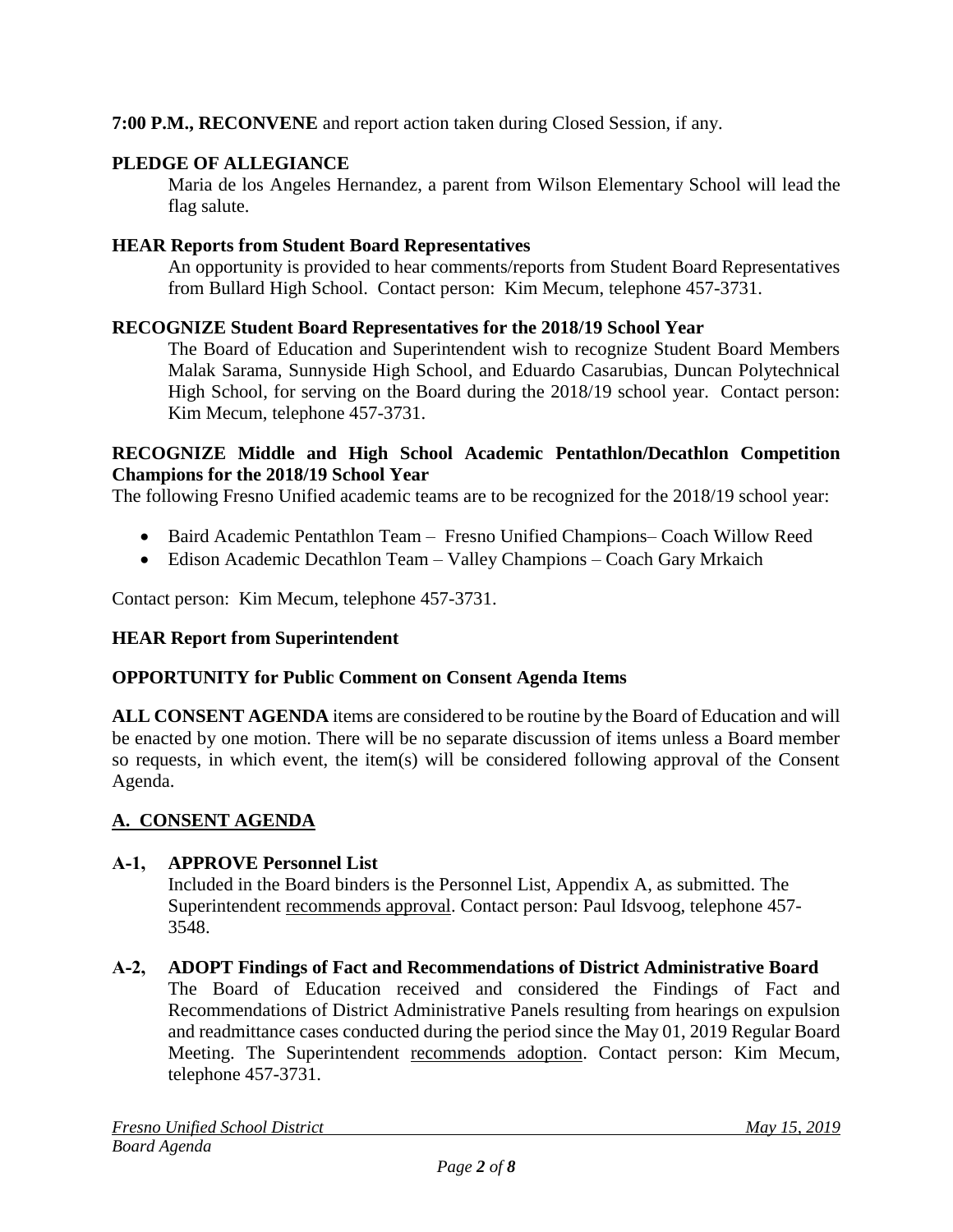### **A. CONSENT AGENDA** – *continued*

#### **A-3, APPROVE Minutes from Prior Meeting**

Included in the Board binders are the draft minutes for the April 10, 2019 Regular Board Meeting. The Superintendent recommends approval. Contact person: Robert G. Nelson, telephone 457-3884.

#### **A-4, APPROVE Award of Bid 19-33, Sunnyside High School Stadium Scoreboard Replacement**

Included in the Board binders is information on Bid 19-33, for purchase and installation of a new live video display scoreboard for Sunnyside Stadium. The existing scoreboard is 20 years old, with non-functional components due to corrosion and obsolete parts. The new scoreboard can be utilized for the multiple sports that utilize the stadium. Staff recommends award to the lowest responsive, responsible bidder:

Fluoresco Services, LLC (Fresno, California) \$185,571

The Superintendent recommends approval. Fiscal impact: \$185,571 is available in the Measure X Fund (Deferred Maintenance). Contact person: Karin Temple, telephone 457-3134.

**A-5, APPROVE Award of Bid 19-38, Edison High School Gymnasium Floor Replacement** Included in the Board binders is information on Bid 19-38, to replace the wood flooring system for the Edison High School Gym. The gym floor was constructed in 1972 and is at the end of its life cycle, recognized by major cracking throughout the floor. Maple wood, tongue and groove gym flooring requires sanding every seven to ten years, and begins to thin and crack after being sanded four to five times. Gym floors are inspected annually and refinished every summer as part of standard deferred maintenance practices; replacing flooring is more involved than this annual maintenance work. Staff recommends award to the lowest responsive, responsible bidder:

McWil Sports Surfaces, Inc. (Gardena, California) \$286,540

The Superintendent recommends approval. Fiscal impact: \$286,540 is available in the Measure X Fund (Deferred Maintenance). Contact person: Karin Temple, telephone 457- 3134.

**A-6, APPROVE Award of Bid 19-40 Phases 4A and 4B, Installation of District Video Security System at Elementary Schools (Ayer, Bullard Talent, Centennial, Columbia, Del Mar, Eaton, Figarden, Forkner, King, Lowell, Manchester, McCardle, Olmos, Roeding, Rowell and Vang Pao)**

Included in the Board binders is information on Bid 19-40 Phases 4A and 4B, to provide high definition video security systems for 16 elementary schools: Ayer, Bullard Talent, Centennial, Columbia, Del Mar, Eaton, Figarden, Forkner, King, Lowell, Manchester, McCardle, Olmos, Roeding, Rowell and Vang Pao. The project includes installing low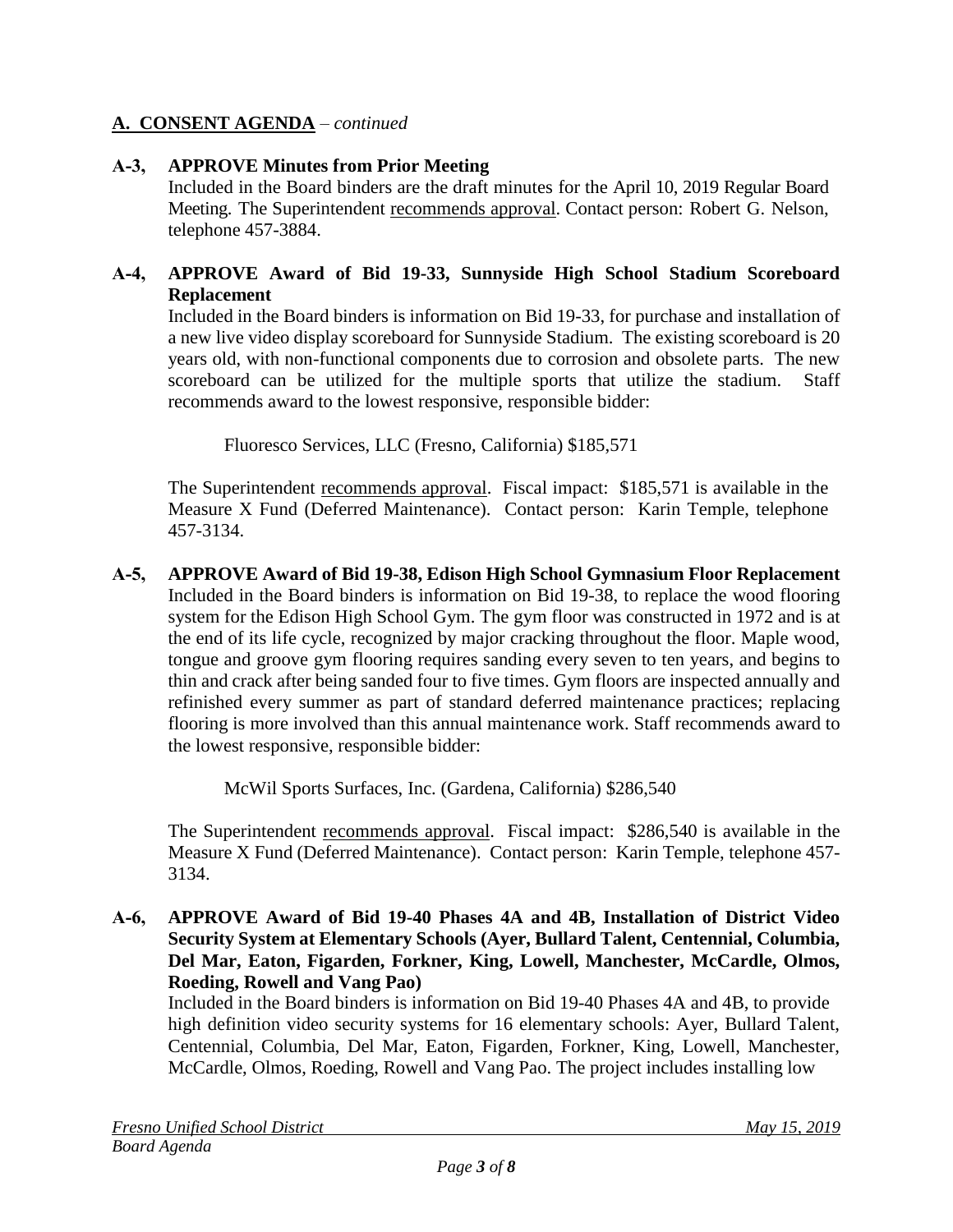### **A. CONSENT AGENDA** - *continued*

voltage wiring and electrical power connections, and mounting district supplied video security equipment. These are the final phases of the projects to provide enhanced security systems to all elementary schools. All projects are planned to be completed by the start of school in August 2019. Staff recommends award for installation only to the lowest responsive, responsible bidder:

Phase 4A and 4B: Rex Moore (Fresno, California) \$767,827

The Superintendent recommends approval. Fiscal impact: The recommended bid award of \$767,827 is available in the Measure X Fund (Exterior Lighting and Security Cameras). The total Measure X project cost, including the security system materials previously purchased, is \$959,830. Contact person: Karin Temple, telephone 457-3134.

**A-7, APPROVE Award of Bid 19-43, Fresno High School Gymnasium Locker Installation** Included in the Board binders is information on Bid 19-43, to install new lockers to replace the existing deteriorated lockers in the boys' and girls' locker rooms (including cement locker bases and benches) at Fresno High School. Replacement of lockers is a standard deferred maintenance practice, based on evaluation of need. Staff recommends award to the lowest responsive, responsible bidder:

### RF Con, Inc. (Clovis, California) \$166,000

The Superintendent recommends approval. Fiscal impact: The recommended bid award of \$166,000 for locker installation is available in the Measure X Fund (Deferred Maintenance). The total Measure X project cost, including the lockers previously purchased, is \$499,999. Contact person: Karin Temple, telephone 457-3134.

### **A-8, APPROVE Award of Bid 19-47, Pyle Elementary School Portable Restroom Relocation and Infrastructure**

Included in the Board binders is information on Bid 19-47 for installation and remodel of a district-owned modular restroom building, including site infrastructure and utility connections, for Pyle Elementary School. Additional restrooms are needed due to preschool expansion which resulted in relocation of kindergarten classrooms to portable buildings without restrooms. Availability of the restroom building will enhance supervision and improve access from classroom and play areas. The project will also provide fencing of the early learning complex for added safety. Staff recommends award for to the lowest responsive, responsible bidder:

Haus Construction Inc. (Fresno, California) \$449,000

The Superintendent recommends approval. Fiscal impact: \$449,000 is available in the General Fund (assigned fund balance). Contact person: Karin Temple, telephone 457- 3134.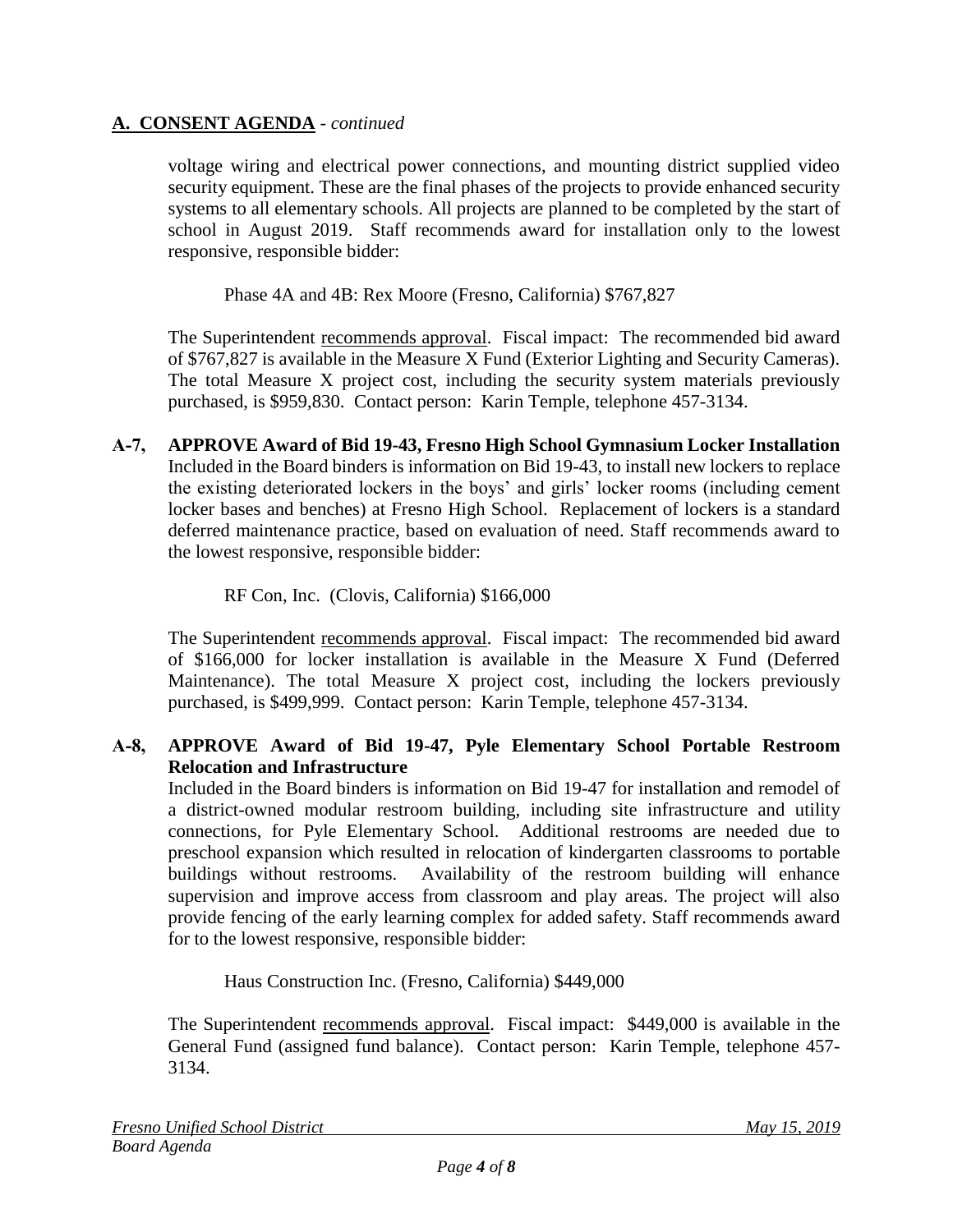### **A. CONSENT AGENDA** – *continued*

#### **A-9, RATIFY Grant Application to the 2019 Kaiser Permanente Community Benefit Program**

Ratification is requested for a grant application to the Kaiser Permanente Community Benefit Program to support the after school program by extending the amount of time students participate in physical fitness activities at the 29 elementary After School Education and Safety programs that are operated by Fresno Unified. The 2019/20 Kaiser Permanente Community Benefit Program grant application is for \$75,000 to continue the work that is already in progress from the 2018/19 grant. The Superintendent recommends ratification. Fiscal impact: The grant application requests \$75,000 for the 2019/20 school year. Contact person: Kim Mecum, telephone 457-3731.

#### **A-10, RATIFY Grant Application to the 2019 Kaiser Permanente Community Benefit Program for the Heart Zone System**

Ratification is requested for a grant application to Kaiser Permanente to pilot the Heart Zones System at the comprehensive high schools including Duncan Polytechnical. The application requests \$75,000 to purchase the wearable technology that will empower students to pursue a safe, healthy and active lifestyle by allowing them to monitor and measure their heart zone levels during fitness activities. The Superintendent recommends ratification. Fiscal impact: The grant application requests \$75,000 for one year. Contact person: Kim Mecum, telephone 457-3731.

#### **A-11, RATIFY Grant Application to the 2019 Social and Emotional Innovation Awards**

Ratification is requested for a grant application to the NoVo Foundation in partnership with Education First and Rockefeller Philanthropy Advisors for the 2019 Social and Emotional Learning Innovation Awards. Grant funding in the amount of \$17,500, if awarded, will be utilized for the Buddy Bench Social Emotional Learning project. The Superintendent recommends ratification. Fiscal impact: If awarded, grant funding will support program costs of \$17,500. Contact person: Kim Mecum, telephone 457-3731.

#### **A-12, RATIFY Second Amendment to the Manchester Center Lease for Fresno Adult School**

Included in the Board binders is the second amendment to the Manchester Center lease for the Fresno Adult School (FAS). At Manchester Center, FAS offers a variety of programs and courses to meet the diverse needs of adult learners in the Fresno community. Programs offered by FAS provide educational experiences and options that foster successful academic achievement and/or social growth for students. Classes are held in the mornings, afternoons, evenings, and on weekends. The community and students are excited about recent renovations at Manchester Center including the Dream Resource Center. Interior and exterior upgrades have created a desirable location that is more conducive to learning. The Superintendent recommends ratification. Fiscal impact: Sufficient funds in the amount of \$872,618 are available in the Adult Education budget. Contact person: Kim Mecum, telephone 457-3731.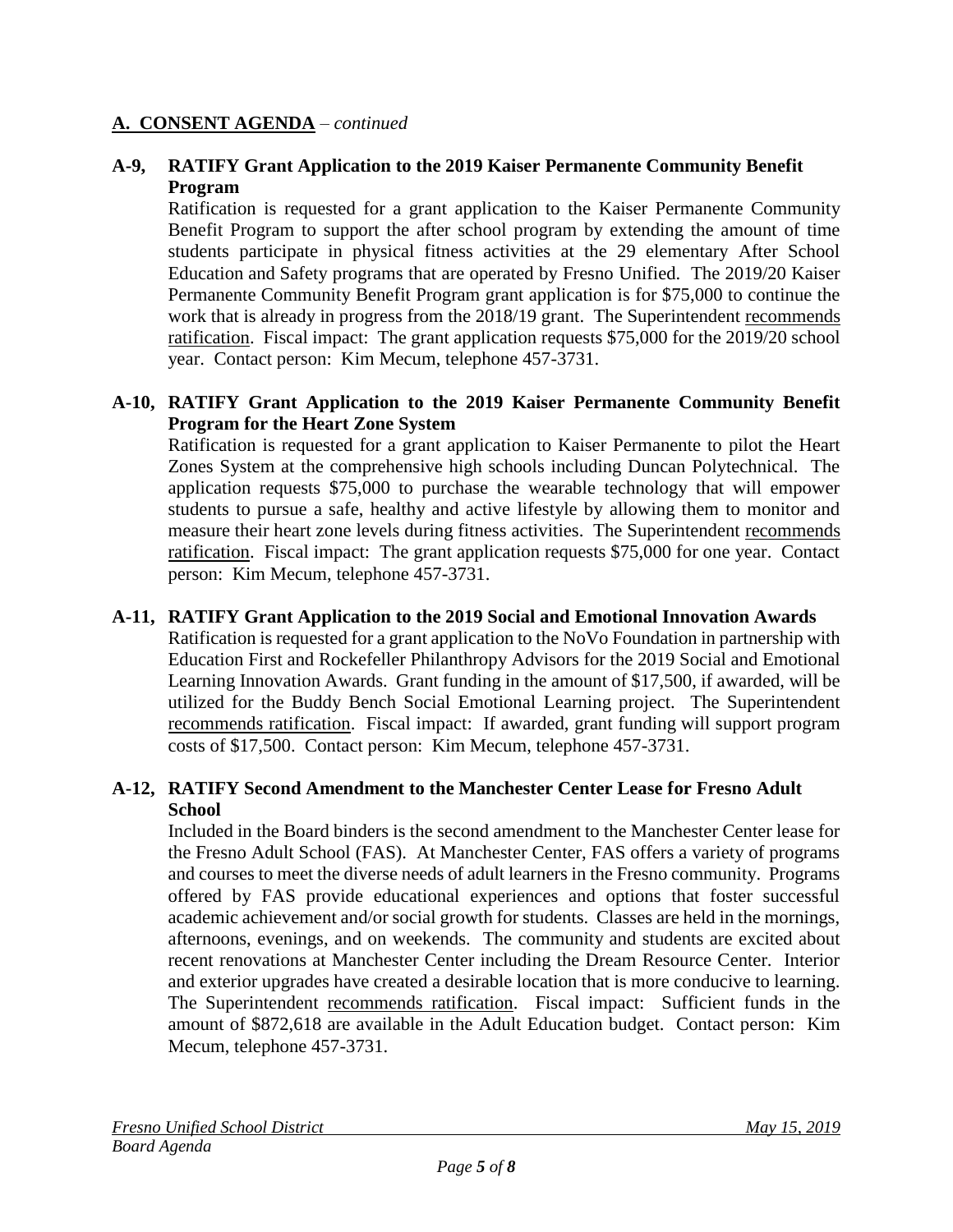#### **END OF CONSENT AGENDA (ROLL CALL VOTE)**

### **UNSCHEDULED ORAL COMMUNICATIONS**

Individuals who wish to address the Board on topics within the Board's subject matter jurisdiction, but **not** listed on this agenda may do so at this time. If you wish to address the Board on a specific item that is listed on the agenda, you should do so when that specific item is called.

While all time limitations are at the discretion of the Board President, generally members of the public will be limited to a maximum of three (3) minutes per speaker for a total of thirty (30) minutes of public comment as designated on this agenda. Any individual who has not had an opportunity to address the Board during this initial thirty (30) minute period may do so at the end of the meeting after the Board has addressed all remaining items on this agenda. Without taking action and only as expressly permitted by Board Bylaw 9323, Board members may ask questions, make brief announcements, or provide a brief response to statements presented by the public about topics raised in unscheduled oral communications. Board members must be recognized by the President in order to speak and will generally be limited to no more than one (1) minute each for this purpose. The Board President shall have the discretion to further limit Board members' opportunity to speak on topics raised in unscheduled oral communications to ensure the orderly and efficient conduct of District business.

Members of the public with questions on school district issues may submit them in writing. The Board will automatically refer to the Superintendent any formal requests that are brought before them at this time. The appropriate staff member will furnish answers to questions.

### **B. CONFERENCE/DISCUSSION AGENDA**

#### **8:00 P.M.**

#### **B-13, PRESENT and DISCUSS Update on Solar Energy Projects**

Staff and the district's solar energy partner, ForeFront, will update the Board on the status of the district's solar projects at the comprehensive high schools, Chavez Adult School, and Brawley Service Center. Fiscal impact: The presentation has no fiscal impact to the district. Contact person: Karin Temple, telephone 457-3134.

#### **8:15 P.M.**

#### **B-14, PRESENT and DISCUSS Update on Proposed Juan Felipe Herrera Elementary School**

Staff and the project architect will update the Board on design of the proposed Herrera Elementary School, planned for 5090 E. Church Avenue. Fiscal impact: The presentation has no fiscal impact to the district. Contact person: Karin Temple, telephone 457-3134.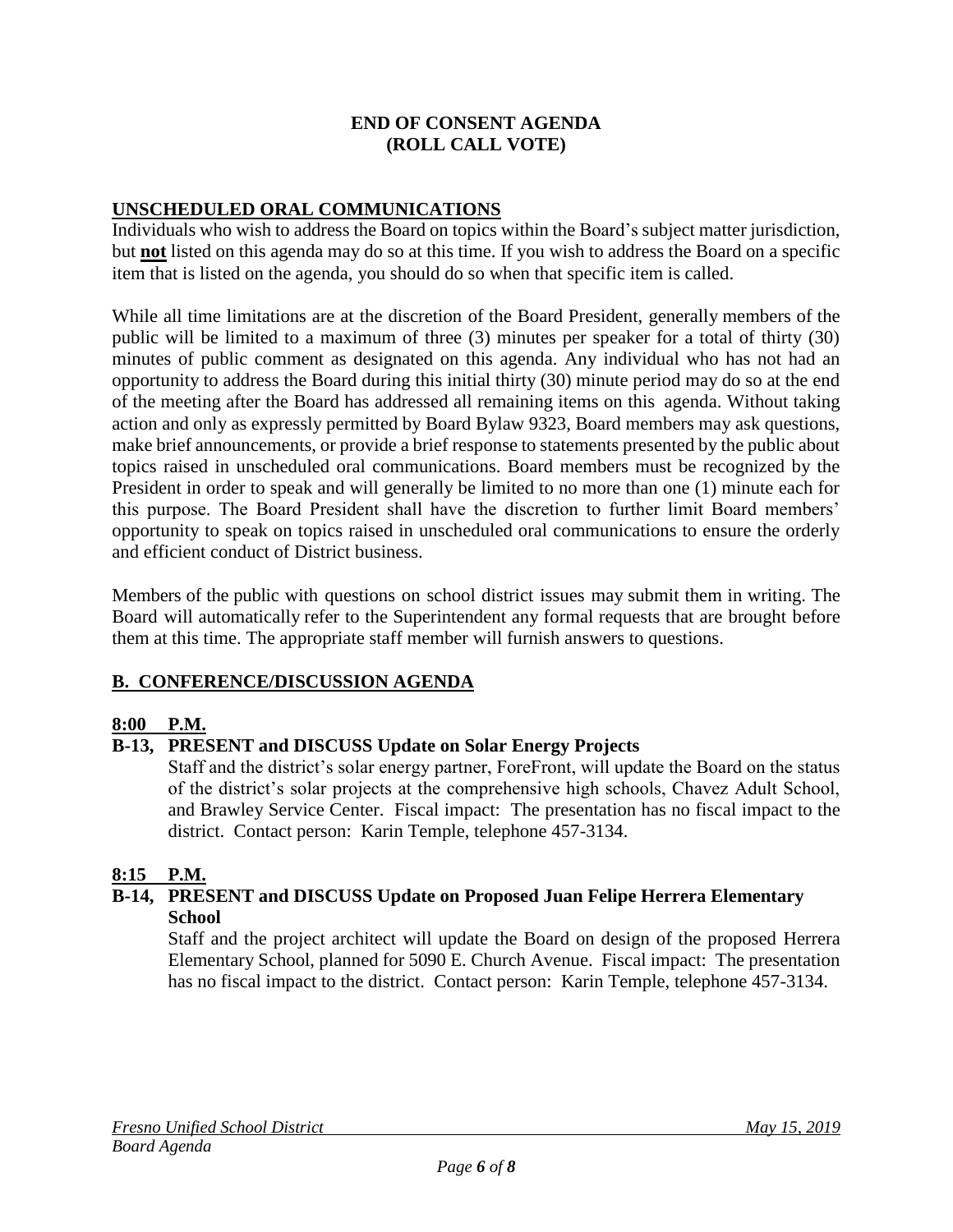### **B. CONFERENCE/DISCUSSION AGENDA***- continued*

### **8:45 P.M.**

#### **B-15, PRESENT and DISCUSS Update on Fresno Unified eLearning Companion Device Initiative**

The Board will receive an update on the first six months of the eLearning Companion Device (LCD) initiative. The Board binders will include the presentation *Advancing digital literacy and equity within Fresno Unified School District.* Fiscal impact: There is no fiscal impact to the district. Contact person: Kurt Madden, telephone 457-3560.

#### **8:55 P.M.**

#### **B-15a, PRESENT and DISCUSS the State's May Revised Budget Proposal for 2019/20**

Governor Newsom has released the state's May Revised Budget Proposal for 2019/20 on Thursday, May 9, 2019. On May 15, 2019, staff will present the updated information to the Board of Education including the budget risks and the impact on Fresno Unified School District. Fiscal impact: Not available at this time. Contact person: Ruth F. Quinto, telephone 457-6226.

### **C. RECEIVE INFORMATION & REPORTS**

#### **C-16, RECEIVE the California School Employees Association and its Fresno Chapter 125 White Collar initial proposal to the Fresno Unified School District for the 2019-2020 Reopener Agreement**

Receive the California School Employees Association and its Fresno Chapter 125 White Collar initial proposal to Fresno Unified School District for the 2019-2020, Reopener Agreement. In accordance with Government Code 3547, all initial proposals of the exclusive representative shall be presented at a public meeting of the public school employer, and thereafter shall be public record. Fiscal impact: There is no fiscal impact to the district at this time. Contact person: Paul Idsvoog, telephone 457-3548.

#### **C-17, RECEIVE the Fresno Unified School District Initial Proposal to the California School Employees Association and its Fresno Chapter 125 White Collar for the 2019-2020 Reopener Agreement**

Receive the Fresno Unified School District initial proposal to the California School Employees Association and its Fresno Chapter 125 White Collar for the 2019-2020, Reopener Agreement. In accordance with Government Code 3547, all initial proposals of the public school employers shall be presented at a public meeting of the public school employer, and thereafter shall be public record. Fiscal impact: There is no fiscal impact to the district at this time. Contact person: Paul Idsvoog, telephone 457-3548.

### **C-18, RECEIVE Fresno Unified School District's Third Quarterly Investment Report for Fiscal Year 2018/19**

Included in the Board binders is the third quarterly investment report for the period ending March 31, 2019. Board Policy 3430(a) requires the Superintendent, or designee, to supply